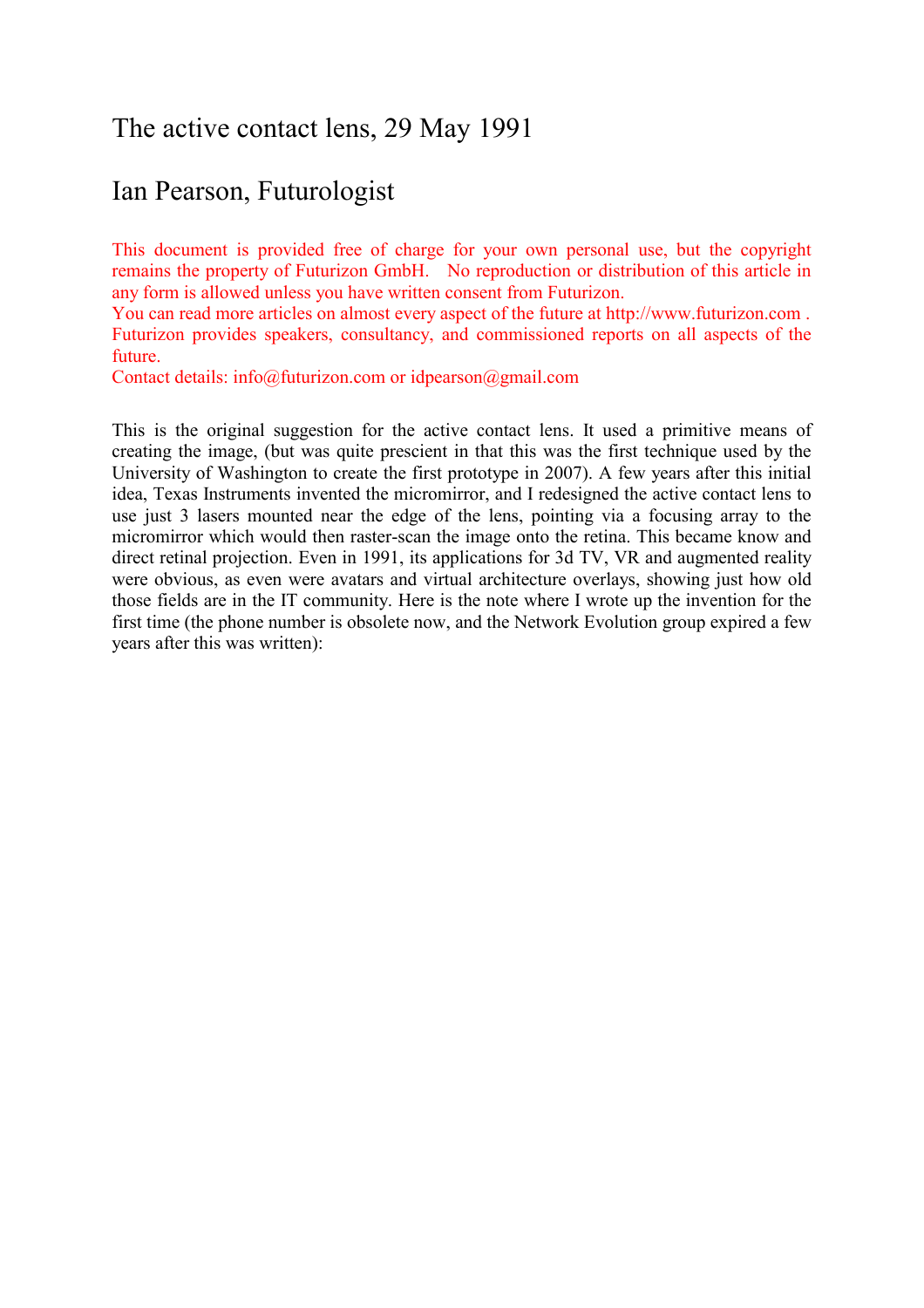# Novel User Visual Interface

## I D Pearson

This note outlines a relatively simple visual interface based on the contact lens principle.

### **Application**

The user would wear these lenses, perhaps all day, in the same way as conventional lenses. This interface would display any visual information required, and could replace conventional screens. Potential uses would be in monitor displacement, 3D TV, Virtual Reality Interfaces, vision enhancement, customised reality and many other forms of communication. The lenses could be used in conjunction with other interfaces, such as hearing aid-like audio interfaces.

#### **Implementation**

A potential implementation is shown in figure 1. The outer part of the lens (beyond the coverage of the pupil) acts as a power and processing base. Receivers would pick up signals from various sources, say a computer or other video transmitter. This interface could be radio or infra-red based. Processing elements here would process the signals and relay appropriate control information to the many surface emitting lasers on the central part of the lens. The power supply for these could be based on inductive receivers in the lens, or perhaps on some technique as yet unimagined (electrochemical mechanisms are another possibility).

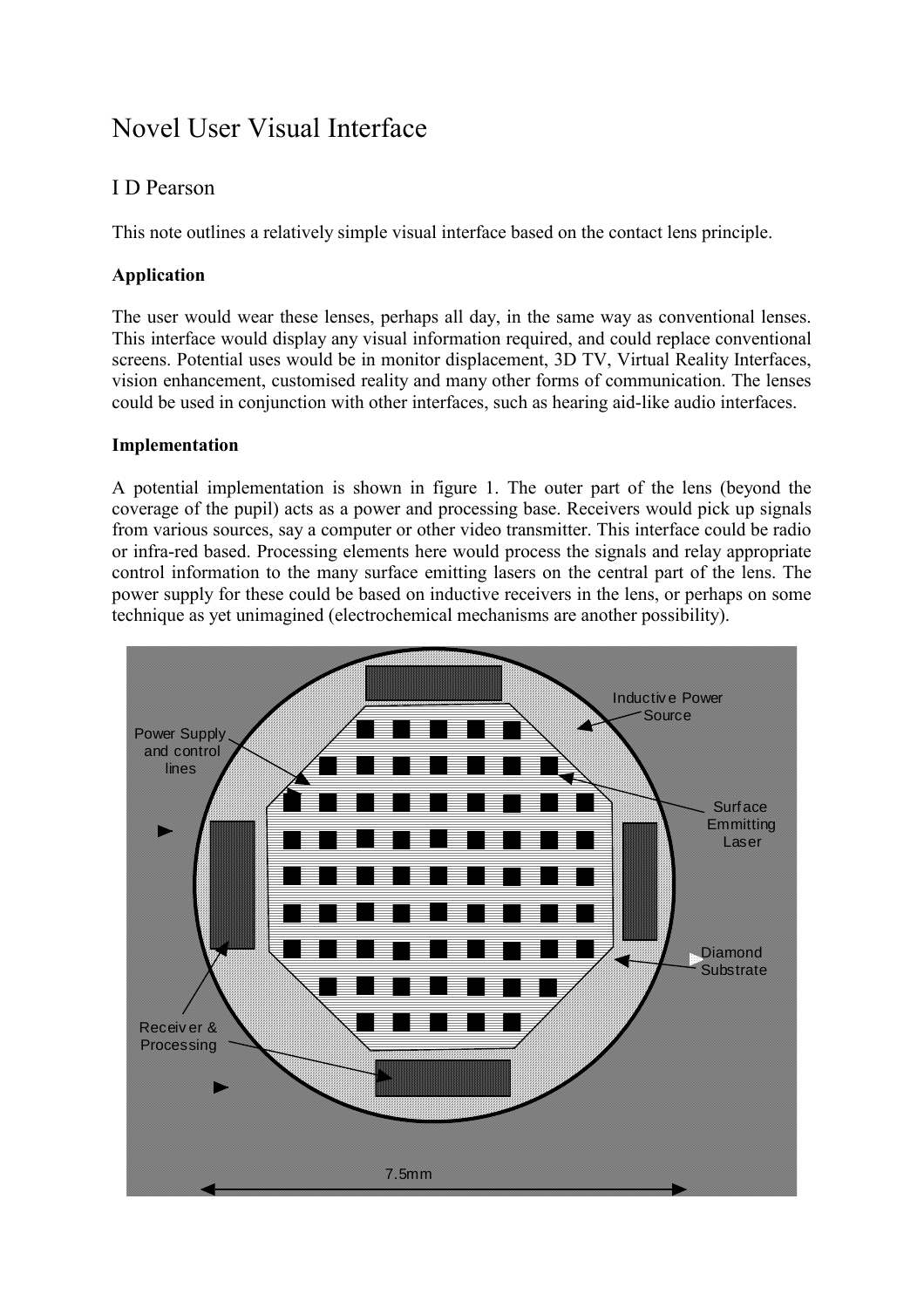#### Figure 1 - Lens Layout

The light from the many lasers (there could be an array of 500 x 500 of these) would enter the eye and hit the desired part of the retina. Because the lens is actually in contact with the eye, the eye cannot focus on it and the light would be guided in the right direction by the contact lens itself. Again there are various mechanisms for achieving this, such as the use of an etched lens surface or a liquid crystal grating. If a liquid crystal grating is feasible, this could be used with a much smaller number of lasers, which could be steered using this mechanism, achieving the same result with a much reduced complexity and power requirement. This would also solve some of the problems associated with colour production, which might otherwise require coloured lasers, especially if used in conjunction with dye wavelength modifiers.

During use, external light can either be blocked (LCD film), or superimposed.

Diamond film is rapidly becoming popular in many areas. In the lens, it is useful because it is an ideal substrate for integrated circuits, being an excellent heat conductor. Its hardness and thus scratch resistance are also useful. Obviously, it is also transparent. Being largely inert, it would also enable the devices to be cleaned easily, avoiding infection.

#### **Lens dimensions**

The lens can be of the same lateral dimensions as a conventional contact lens. Since lenses are generally much bigger than the pupil, this extra size can be utilised for the power collection and processing functions. In thickness, this depends on the size of lasers. Currently, lasers can be produced smaller than 150 microns, which should allow a sandwich to be produced still within a 250 micron overall thickness, which would be acceptable. Technology improvement should see this accomplished fairly easily .

#### **Effect on Normal Vision**

Small components on the lens surface would be out of focus and thus act simply in the same way as sun-glasses in reducing light input. They should not obscure normal vision. Large components would also not affect normal vision as they would be outside of the field of view, not overlapping the pupil.

#### **Additional Features**

As well as the many potential communication uses for such devices, other possibilities exist which increase its fun potential. If a liquid crystal film is used in the device, and this is at least partially colour capable, then the lens could be used as a novelty, allowing various colour patterns to be shown to other people. This could be a very attractive fashion accessory, particularly when tuned into the music at a disco etc etc.

#### **Vision enhancement**

If the user has some form of sensor such as a TV camera, then the signal from this could be relayed into the eye to enhance the user's vision, allowing such facilities as zooming in on something, wider field of view, picture in picture etc. This potentially could allow vision in